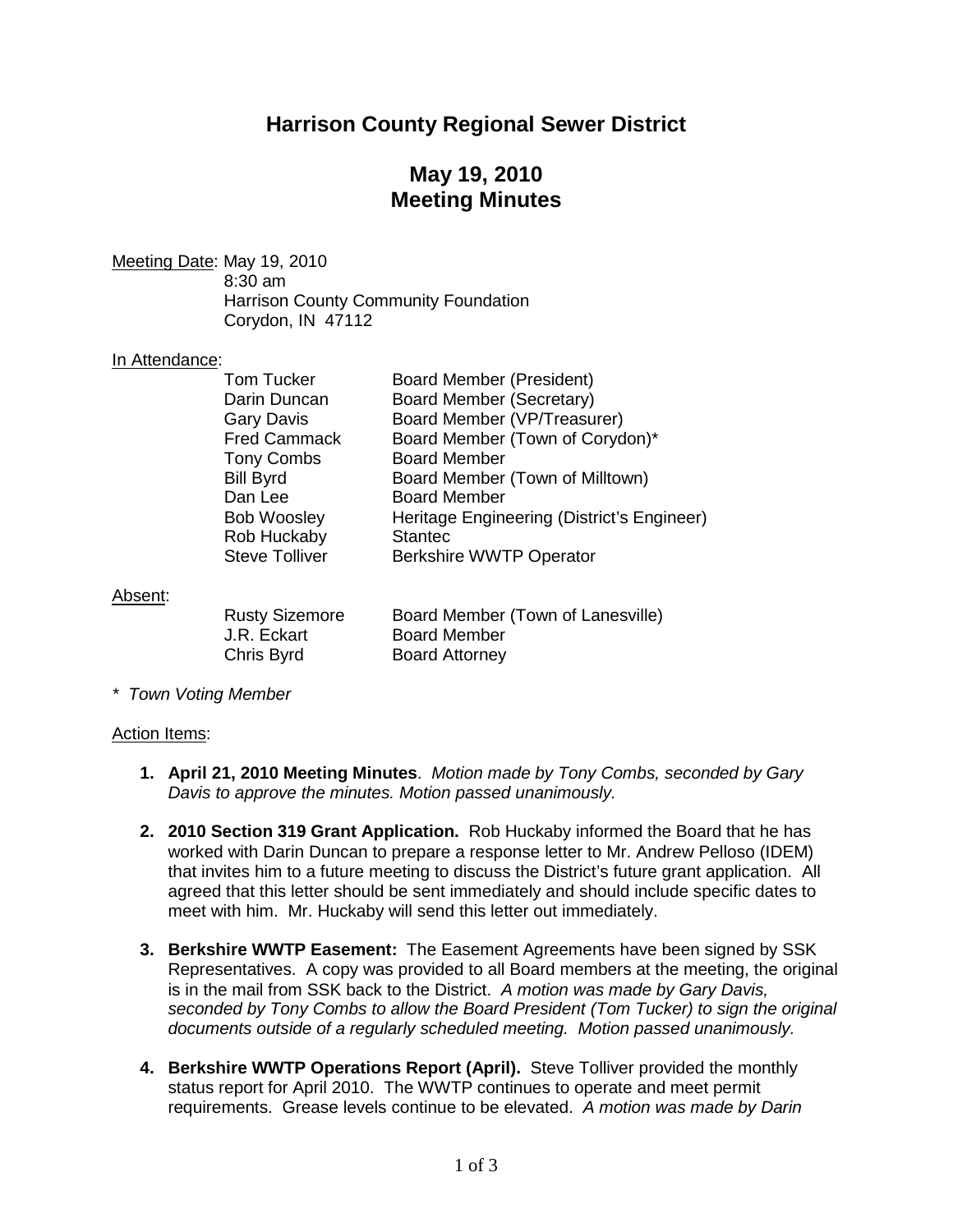*Duncan, seconded by Gary Davis to approve the April Operations Report. Motion passed unanimously.*

- **5. Treasurer's Report (April).** Gary Davis reported a checking account balance of \$28,102.81 and a money market account balance of \$29,526.93. *A motion was made by Fred Cammack, seconded by Dan Lee to approve the Treasurer's Report. Motion passed unanimously.*
	- **i.** *A motion was made by Gary Davis, seconded by Fred Cammack to approved the invoices listed below. Motion passed unanimously.*
		- a. Harrison REMC WWTP electric service \$649.01
		- b. Town of Corydon April sewer charges  $$4,136.65$
		- c. Aqua Utility Services sludge hauled/mtn/dialer \$813.96
		- d. Aqua Utility Services May operations \$2,281.40
	- **ii.** Approved the following invoices:
		- a. **Heritage Eng. (\$1,122.50), Account .02:** District project management. *Motion made by Dan Lee, seconded by Darin Duncan. Motion passed unanimously.*
		- b. **Heritage Eng. (\$132.00), Account .03:** Work associated with the New Salisbury Project. *Motion made by Gary Davis, seconded by Dan Lee. Motion passed unanimously.*
	- **iii.** District County Funds: Account balances for each of the District's County Funded accounts (these funds have taken into account the invoices approved for payment in item 5.ii):
		- a. Account ending in .02 (Operations Acct): \$27,168
		- b. Account ending in .03 (Projects Acct): \$24,418
- **6. Lanesville Interchange Service Options.** This was not discussed at the meeting. It will be reviewed at a future meeting. Kevin Russel (County Engineer) will be invited to the next meeting to discuss the future of the proposed Lanesville Connector Roadway Project.
- **7. EDC Presentation Update:** Tom Tucker met with the EDC on 5/12/10 to discuss options for allowing immediate use of the \$95,000 funding commitment. Mr. Tucker requested that the District be allowed to immediately use the funding to complete design work and make the project "shovel ready". The EDC did not approve the request, instead they requested that the District commit to lowering the Project Cost from \$10,000 to \$5,000 if these funds are to be utilized. After much discussion the Board voted to make such a request to the EDC. *A motion was made by Darin Duncan, seconded by Gary Davis to have the Board's attorney draft an interlocal agreement between the District and the EDC that will allow for the immediate use of the \$95,000 funding commitment contingent upon the District lowering the Project Cost for each property owner in the New Salisbury Project from \$10,000 to \$5,000 for each property. Motion passed unanimously.* 
	- **i.** Tom Tucker will be allowed to take this agreement before the EDC at their next meeting for consideration and approval. Once approved it will be brought back to the next available District meeting for formal adoption and signature by the Board.